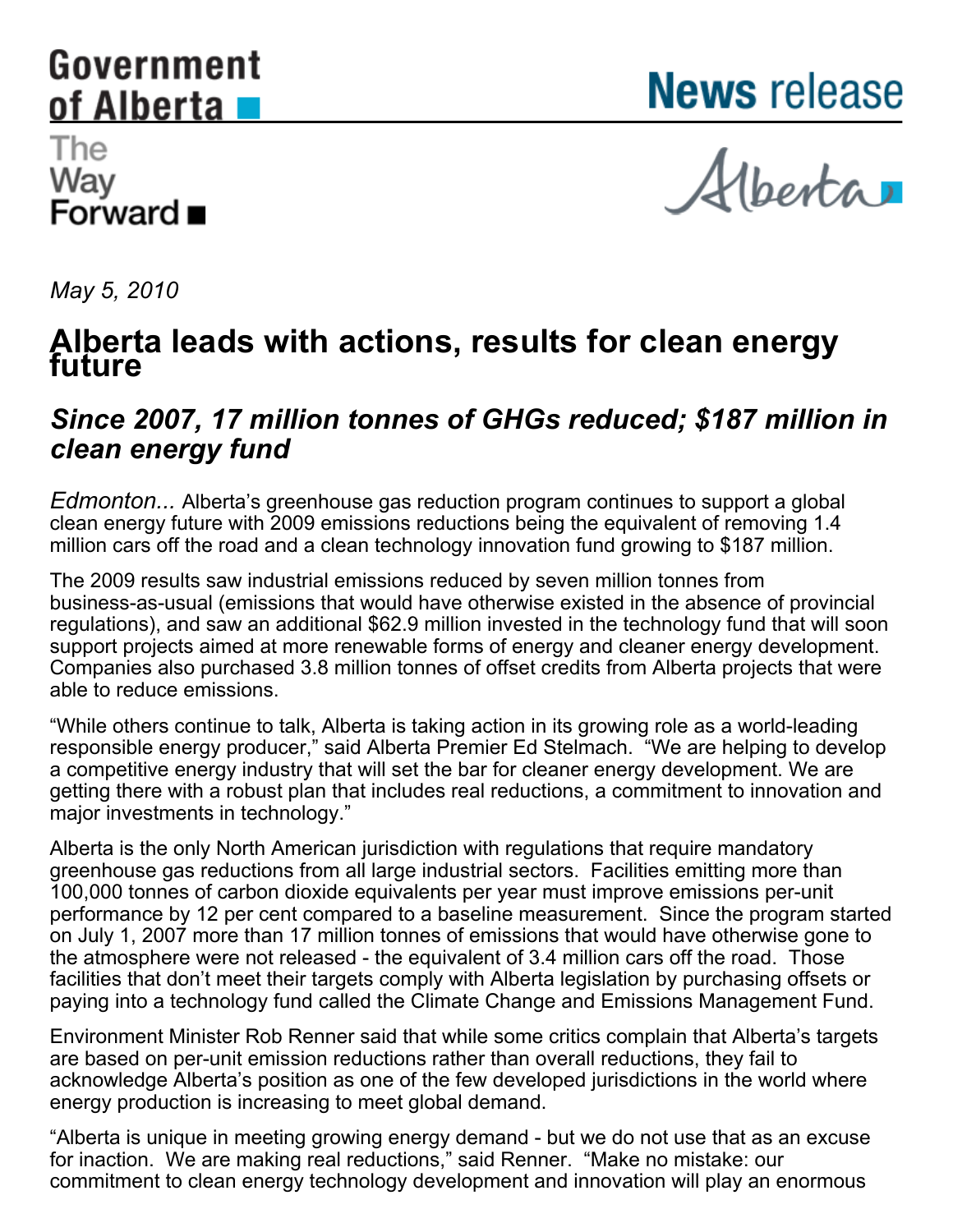future role in global emission reductions."

That role is highlighted today as the Conference Board of Canada released a report on clean energy technology investment across Canada, and predicted benefits. They identified Alberta as making the largest total investment among the provinces at \$6.1 billion from 2010 to 2014; more than all the other provinces combined. The Board's report is available at [www.conferenceboard.ca/documents.aspx?did=3586](http://www.conferenceboard.ca/documents.aspx?did=3586).

For more information on how Alberta regulates GHGs, visit [www.environment.alberta.ca](http://www.environment.alberta.ca/).

-30-

**Backgrounder:** 2009 greenhouse gas emission reduction results

#### **Media inquiries may be directed to:**

Chris Bourdeau Communications, Alberta Environment 780-427-6267

To call toll free within Alberta dial 310-0000.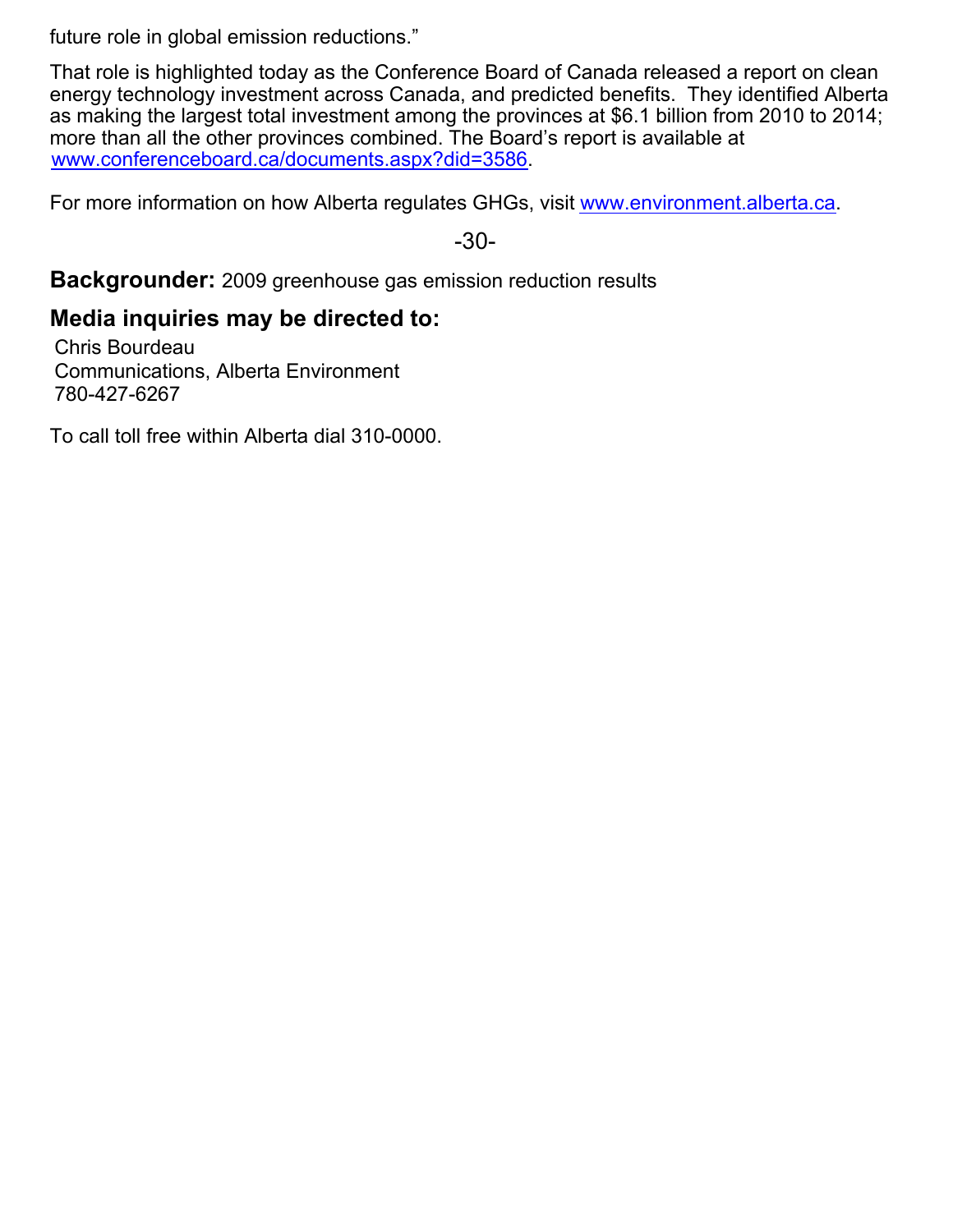*May 5, 2010*

## **2009 greenhouse gas emission reduction results**

| <b>Results</b>                         | $ 2009$ full year              | <b>Cumulative totals</b><br>(since July 1, 2007) |
|----------------------------------------|--------------------------------|--------------------------------------------------|
| Facility improvements to target        | 1.40 Mt                        | 4.92 Mt                                          |
| Carbon offsets                         | 3.83 Mt                        | 7.84 Mt                                          |
| Emission performance credits generated | $\vert 1.78 \mathrm{M}t \vert$ | 4.52 Mt                                          |
| <b>Emission reductions</b>             | 7.01 Mt                        | 17.28 Mt                                         |
| <b>Climate Change and Emissions</b>    | $$62.9$ million                | $$186.9$ million                                 |
| Management Fund payments               |                                |                                                  |

*1 Mt = 1 million tonnes. All figures rounded for presentation.*

#### *How do companies comply with reduction targets?*

To achieve provincial targets, companies can:

- make facility changes to improve performance;
- purchase Alberta-based carbon offsets;
- pay \$15-a-tonne into the Climate Change and Emissions Management Fund; or
- purchase/use emission performance credits generated in previous years or at other facilities.

*Why do Fund payments, offset purchases and other actions vary from year to year?* Companies can chose from any of the four options, and even combine different options as part of their compliance actions. They can also vary their compliance action from year-to-year.

#### *Why is the reduction target based on per-unit performance and not on a hard cap?*

Alberta is one of few regions in the world that can increase energy production to meet a growing global demand for energy. While Alberta recognizes the need to shift to more renewable forms of energy, experts say the world will continue to require carbon-based fuels for some time to come. Per-unit targets help industry become more efficient with their operations while allowing for potential growth to meet global demand for energy. Whether it's Alberta or another jurisdiction, that increased demand has to be met from somewhere. Alberta has demonstrated over many years it is a jurisdiction that can be counted on to develop its resources in an environmentally sound manner. This is a first step. When coupled with the investment in clean energy technology, we will see even greater reductions.

#### **How many facilities are large emitters? What were their total emissions?**

For 2009, 100 facilities fit the large emitters category. They produced 109.8 Mt of emissions.

#### *What are Alberta's total emissions? How much comes from the oil sands?*

The most recent total provincial emissions from all sources are for 2008. Alberta emitted 244 Mt, a drop of one per cent from the previous year. Alberta's top four sectors for emissions were: coal/oil/gas - 57.2 Mt; electricity - 55.9 Mt; oil sands and transportation - 37.2 Mt each. Oil sands make up about five per cent of Canada's emissions and less than one-tenth of one per cent of world emissions.